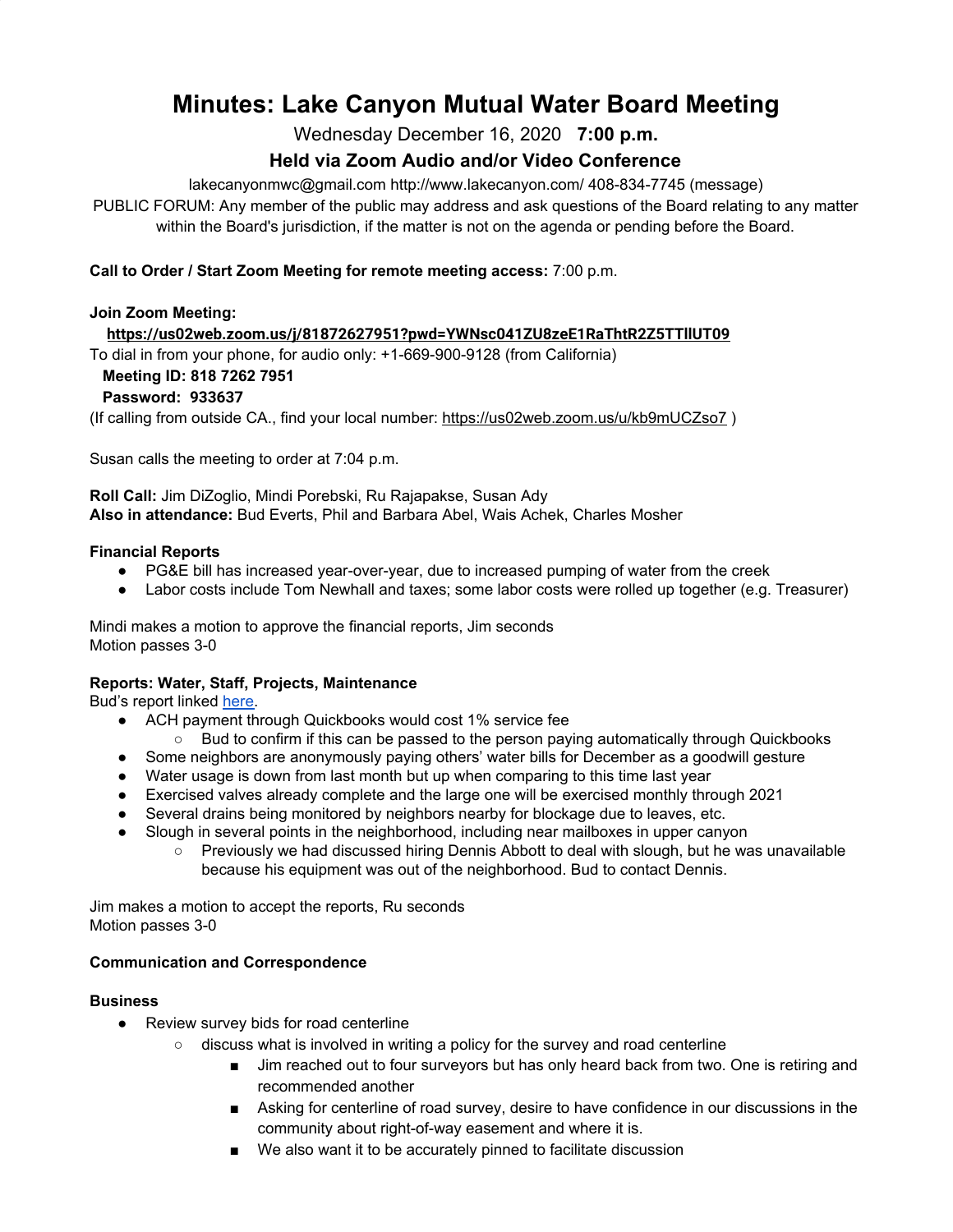- Surveyor would do background work and then find monuments and boundary locations.
- Survey would also map existing road in relation to the easement, and also would mark driveways and any other permanent features in the easement.
- Bid is \$13,600
- Note that the soonest time they are available is springtime April or May as local surveyors are swamped due to CZU fire
- Verbally, Jim discussed dropping centerline pins with the surveyor but the pins does not appear on the proposal
- Jim to come back next meeting with technical questions answered
- Ru noted that just because we have a survey does not mean we won't be challenged on it unless it all goes through the process that involves a judge
- Need for a survey because we are unable to ask for our easement to be respected if we don't have any survey to tell us where it is
- Lots of questions around policies and how neighbors may react to the survey are yet to be answered, but we are fact finding around cost and other logistics
- $\circ$  Pins could be  $\frac{3}{4}$ " pipe with brass disc and recorded
- Previous conversations have often been initiated by situations outside of the board's discussion, but sometimes reclamation has been the goal during repaving projects
- Mindi is not interested in reclamation unless the homeowner wants to work with us on that in order to increase the safety of the community.
- Susan would like the board to have clear goals before we do community feedback
- Jim has seen previous board members approaching community members about changing the road, with no tangible knowledge of where the road is. Jim also would like our policy to be guided by our legal counsel
- Mindi felt this board had no knowledge in the last year when community members made statements about the road placement or their property boundary in relation to the road. She would like to be a board empowered with knowledge but also wants to mitigate the backlash
- When surveys conflict, there can be arbitration in front of a judge or there can be resolution methods among surveyors
- Ru has seen in his corner alone that there are three conflicting surveys each 3 feet apart and that was a similar situation when the board was dealing with the surveys around 19388 Beardsley Rd, with surveys 4 and 5 feet apart
- Charles mentions we may also want the county to check the county monuments
- The board and long-term community members have never heard of the road easement being signed over to the county
- Laurel Curve project update
	- Marc Ritson will come out for a site visit, \$350 for 1.5 hours, which is within the previously approved budget.
	- Marc has been given all of the previous documentation, photos, etc. to review
		- Charles mentions he has a soils boring report he can share
	- Marc has requested Kevin Cunningham also attend the site visit
		- Unclear if Kevin would do a free site visit or will need to be paid for his time
	- Ru asks for budgetary considerations given we are a small community
- Hardship policy, including leak adjustments: review proposal
	- Reviewed CalWater as a template
	- Bud to modify to Lake Canyon needs and bring it back next month
- Ways to stimulate water conservation
	- Unseen leaks are often toilets and impact water supply and sewage. It is easy to use blue dye tablets to test your toilet.
	- Check your own meter when you are not using water. Help neighbors know how to open the meter box and check
	- Could be done through a Welcome Packet for new neighbors, and also through reminders and continued conversation